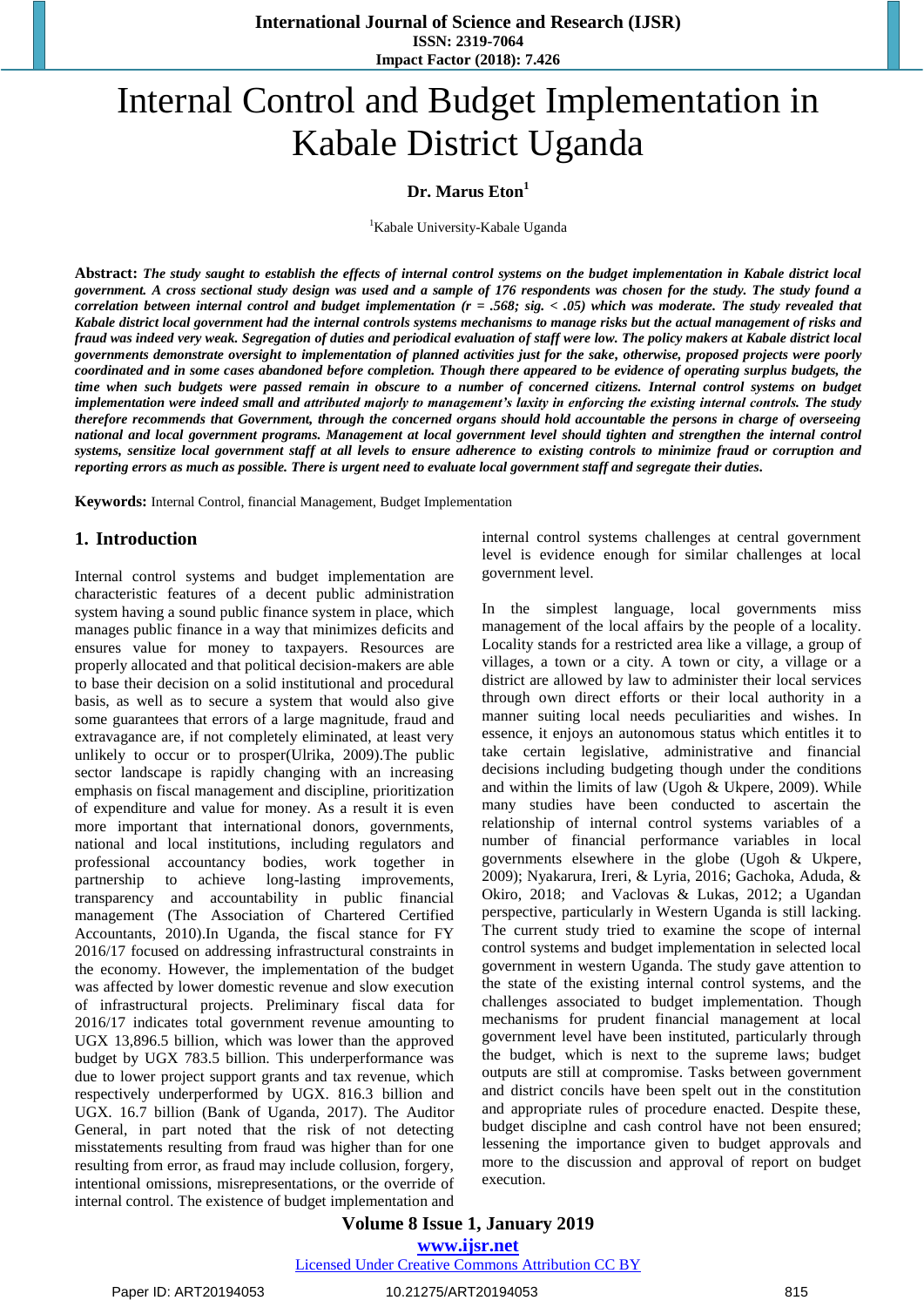#### **1.1 Problem Statement**

Internal control systems are checks put in place by any organization to help in the daily management of the organization. Uganda government has procedures of doing things and one of it is budgeting. Every government unit should have a budget for its operations and over the years, budget implementation has become a challenge to local governments and other government agencies. The Integreted financial management system(IFMS) was introduced by the government of Uganda as one of the internal control system in management of any money by a government unit, this detected how many government ministries, units and local governments could not spend the money located to them in the the financial year and Kabale district was not exceptional, (Bank of Uganda, 2017). Poor budget implementation was attributable to inadequacy in the budget implementation plans, non-release of budgeted funds and lack of budget performance monitoring (Edeme & Nkalu, 2017). Over the years the local governments units had failed to implement its budget as most of their work plans were never implemented. The above data signifies the budget implementation was not well managed and it's upon this background that prompted the researcher conduct to this study and probably come up with recommendations which would be useful to government and other policy makers

#### **1.2 Objective of the study**

To establish the effects of internal control systems on the budget implementation in Kabale district local government.

### **2. Literature Review**

#### **2.1 Internal control**

The aim of financial discipline is to anticipate budgetary problems before they occur. The organization has to assess whether there is a prospect of a budget overrun in any of the budget year, during the preceding year and then propose action to address this. Financial discipline and monetary discipline are two important aspects of economic discipline and their absence in the state-economy regime is very impressive, to the extent that they can be considered as an inherent and natural attribute of the state-economy regime, because their absence in the body of the bureaucracy and the governmental bureaucracy has always been strongly felt (Fariddeddin, 2015). Although the state economy is managed based on adherence to a set of statutory rules and regulations incompatible with the requirements of economics, it suffers from a non-optimality and the inherent confusion; because economic variables are not imperative and they react to the unscientific and non-violently commands. But, it must be admitted that the lack of monetary and Financial discipline has intensified the economic confusion and has made Financial and monetary policy much more inefficient. Internal control/internal control system is not one event or circumstance, but a series of actions that permeate an entity's activities. These actions occur throughout an entity's operations on an ongoing basis. They are pervasive and inherent in the way management runs the organization. Internal control is, therefore, different from the perspective of some observers, who view it as something added on to an entity's activities, or as a necessary burden. The internal control system is intertwined with an entity's activities and is most effective when it is built into the entity's infrastructure and is an integral part of the essence of the organization.

The analysis of internal control definitions shows a wide variation of definitions and their interpretations, which proves that the concept has varied aspects that are meaningful in different situations. The general aspects of internal control however, include ensuring reliable and comprehensive information, protecting the property and documents, to ensure an effective economic performance, keeping to the principles of accounting and presenting reliable financial records, obeying laws and executive acts, enterprise rules and ensuring an effective control task (Vaclovas & Lukas, 2012). An internal control system is defined as the procedures put in place to ensure protection of an organization's assets and reliability of financial reporting (Zuraidah, Razana, Jamaliah, & Takiah, 2015). They further observed that a proper financial control system ensures that the organization's managers utilize the financial resources in a way that safeguards the interests of all stakeholders. Accounting and auditing scandals throughout the world demonstrate that poor internal control, risk management and corporate governance approaches may result in major losses for both corporate and economies (Ayse, Yusuf, Selin, Arzu, & Aysel, 2013). On the other hand, current internal control system can provide a reasonable assurance to corporations on discovery of errors and risk prevention. From the perspective of Certified American Institute of Public Accountants (AICPA) Internal control comprises the plan of organization and measures adopted within a business to safeguard its assets, check the accuracy and reliability of its accounting data, promote operational efficiency, and encourage adherence to prescribed managerial policies (Hari, 2016).

Control activities are the mechanisms for managing risks, therefore institutions should integrate control activities with the risk assessment process. Control activities should be established in response to perceived risks, and for the purpose of financial reporting, which relates to assertions inherent in financial statements (existence or occurrence, completeness, rights and obligations, valuation and allocation and presentation and disclosure) as well as the actual risks of safeguarding assets from unauthorized acquisition and use or disposition. Internal control encompasses a set of rules, policies and procedures an organization implements to provide reasonable assurance that its financial reports are reliable, its operations are effective and efficient, and its activities comply with applicable laws and regulations (Dittmeier & Casati, 2014). The organizations' board of directors, management and other personnel are responsible for internal control systems. The control environment sets the tone of the organization, which influences the control consciousness of its people. This foundation provides discipline and structure upon which all other components of internal control are built. The control environment includes areas such as: integrity and ethical behavior, commitment to competence, board of directors and audit committee participation, management philosophy and operating style, organization structure and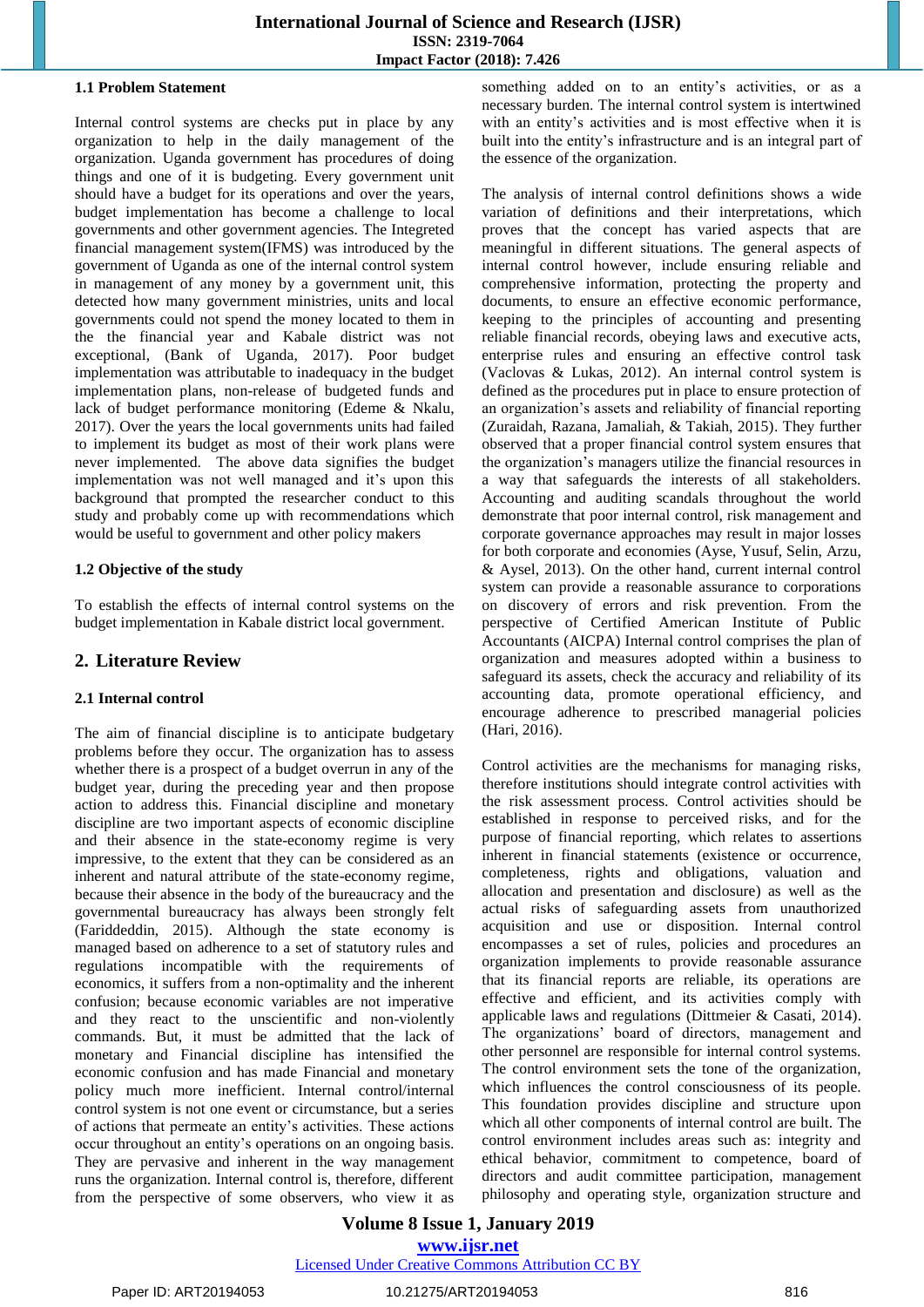assignment of authority and responsibility .For a successful internal control system, risk management policies and control objectives must be progressively embedded in the control activities at all levels (Dittmeier & Casati, 2014). An efficient and effective internal control system, which presides over mitigation of risk, depends upon the ability to analyze numerous options and ultimately select the control solutions that optimize cost and benefit. A poorly designed system leaves more room for undesirable residual risks than a well-managed internal control system, after taking into account the risk appetite and risk management strategies. In order to achieve the goals and objectives, management needs to effectively balance risks and controls. Control procedures need to be developed so that they decrease risk to a level where management can accept the exposure to that risk. Proper and accurate recording of financial transactions and enhancing the accountability improve productivity and performance effectiveness (Zuraidah, Razana, Jamaliah, & Takiah, 2015). As far as public resources management are concerned, heads of government units are primarily responsible for establishing a system of internal financial controls to improve management within their jurisdiction. Heads of government should ensure that implementation of public internal control systems contributes to improvement of management processes in their units (Vasicek, Dragija, & Hladika, 2010).

Effective internal controls enhances financial management of organizations provided management ensures adequate organizational controls and that each staff knows his duties and equally ensures effective segregation of duties so as to reduce interference in terms of funds; and assets management and controls . Remolding and strengthening the position of the staff in carrying out their duties efficiently and effectively and at the same time evaluating periodically to strengthen the weaknesses in the organization reduces the likelihood of perpetrating fraud and loss of organizations funds by the staff amongst others (Ironkwe & Ordu, 2015).Implementation of internal control system will improve the financial accountability of the organization to drive decision-making by managers better, because the internal control in the public sector basically cannot be separated from efforts to improve and enhance managerial performance on a society (Kewo, 2017).

#### **2.2 Budget implementation**

Budget remains the organic instrument of public finance management of any nation. The process of budget design, formulation and implementation to a large extent determines how the public financial system of a country is organized. First, the budget is guided by laws of the land which stipulate the internal mechanisms of how agents must behave in the collection and spending of public revenue. Second, public finance management requires setting regulatory framework for those who are responsible for the management of budget to follow as a matter of principle (Ogujiuba & Okafor, 2013). The annual budget serves three important purposes; (i) it is a tool of management, (ii) it is a tool of accountability and transparency, and (iii) it is an instrument of economic policy. However, most budgets fail in purpose not from a lack of technical expertise or design but from lack of commitment to good governance for the effective implementation of the budget (Ojarikre, 2014).The aspect of control in budget implementation is to ensure required activities are carried out on time, economical, efficient and effective in accordance with established procedures. Budget implementation is the budgeting process that involves disbursing funds to the various departments for expenditure on overhead costs. The budget proceeds are spent on either capital or recurrent expenditure. Capital expenditure funds developmental projects within the fiscal year while recurrent expenditure funds overhead cost like wages and rent. The significance of the implementation level in the budgetary process is underscored by the fact that it is the stage when the council will give flesh to its developmental goals and strategies. Thus, any government that effectively manages this level could be said to have achieved its set goals for the fiscal year (Ugoh & Ukpere, 2009).

Adequate implementation of budget in the country especially in areas of economic services and socio community services has a significant capacity to trigger growth of the economy, which culminates into economic development in the long run and general overhaul of ministries, government agencies and parastatals to curb, increase and correct loopholes impeding effective and efficient implementation of national budgets in the country (Olaoye, Oaoye, & Afolabi, 2017). Poor and insufficient level of budget implementation impedes desired development. Poor budget implementation is attributable to inadequacy in the budget implementation plans, non-release of budgeted funds and lack of budget performance monitoring (Edeme & Nkalu, 2017).The absence of strict observance of budget discipline by the executive to guide against extra-budgetary spending suffers budget implementation. Budget implementation problem occurs when the desired result on the target beneficiaries is not actualized. Such problems are associated to deficit budgeting, delay in passage of the budget by the legislature and ineffective oversight by the legislative arm of government (Olurankinse & Oloruntoba, 2017). They further noted that there could be implementation gap as a result of factors which could arise from the budget implementers or the environment in which the budget policy has been made. Implementation gap arises from the budget itself when such budget emanates from the government rather than from the target groups. The challenges of budget implementation could be related to institutional constraints, capacity on use of IFMIS and oversight and audit function (Nyakarura, Ireri, & Lyria, 2016). Institutional constraints include resistance to change, inadequate technology and lack of human resource capacity to effectively implementation budget in the organization.

At state level, budget implementation is carried out by line ministries who enforce spending limits as stipulated by parliament, and the ministry of finance supervises these limits. The ministry of finance monitors and controls the flow of expenditures during the year on the basis of a unified system of financial accounts. Line ministries make regular reports to the ministry of finance that compares actual spending with monthly forecasts based on the budget appropriations. Parliament and the council of ministers should have appropriate responsibilities for reviewing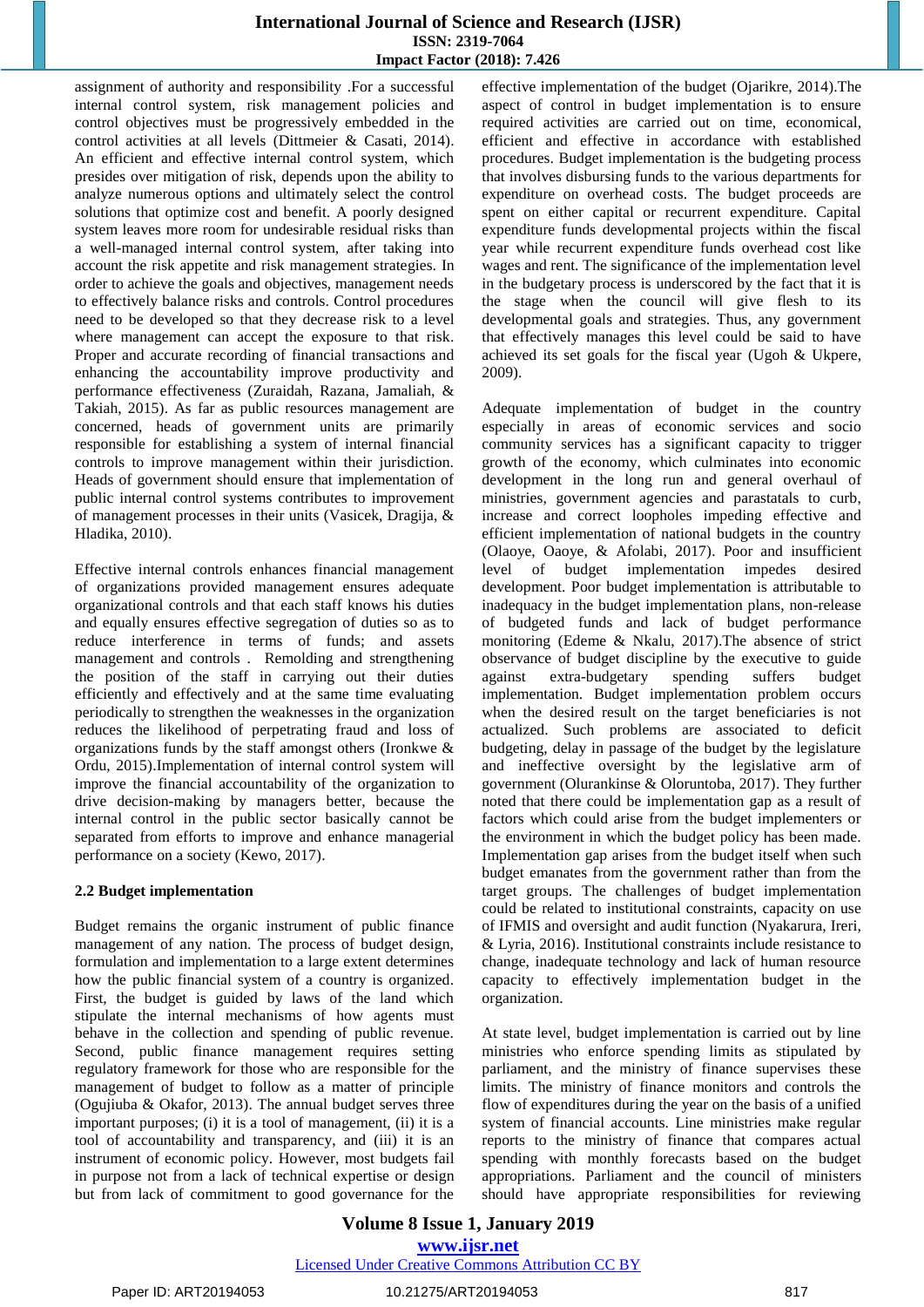periodic reports on financial performance relative to the budget and for revising targets and/or policies as required by changed economic or financial circumstances (Djurović-Todorović & Djordjević, 2009).The budget implementation consists of various stages , Preparation of cash flow plans by line departments and county treasury to project the levels of expenditure, revenue and debt; release of funds to the county operation account through warrants; Procurement of goods by departments; Commitment of funds, that is an indication that funds will be spent on particular goods and services and are no longer available for other purposes; Delivery of goods and verification that they meet the terms of the order or contract and Payment for the goods and services(Mwai, Mbiti, & Kiama, 2017). Budget implementation involves ensuring the proposals made in the budget are effected and that pro-grams incorporated there in are undertaken and implemented effectively. The members of the public are sup-posed to follow these projects and ensure their proposals are input in the budget and that the resources allocated to them are efficiently utilized. The county citizens are able to hold to account the state actors and county officials who in turn become responsive to the interests of the citizen.

The challenge in budget implementation lies with the institution weaknesses. The success of the budget process depends on introducing institutional arrangements that provide corrective incentives and assist in balancing priorities with affordability (Wangechi, 2010). The budget implementation has become a challenge to institution because of weaknesses in the planning and budget process. Poor forecasting ability has made the budgets to be prepared without consistent and reliable forecasts of macroeconomics performance and analysis of the implication for the budget. Stripped of all technicalities, implementation problem in most developing nations is the problem of widening gap between intentions and results. Implementation gap results from the budget policy itself, the budget maker(s), the budget implementers or the environment in which the budget policy has been made (Ezenwafor, 2011). Implementation gap arises from the budget itself when such budget mates from the government rather than from the target groups. Secondly, implementation gap arises when policy (budget) makers do not take into consideration the social, political, economic and administrative variables when analyzing for budget formulation is another cause of implementation gap. Thirdly, bribery and corruption, where huge amounts of money are earmarked for a project but substantial amounts are stolen by the officers in charge of projects. Fourthly, inadequate definition of goals, which results in overambitious policy goals and choice of inappropriate organizational structure in implementation of policies.

# **3. Methodology**

The research design used was cross sectional. Both quantitative and qualitative approaches were used. A sample of 176 was chosen for the study. The data was collected from top management, heads of departments, and staff of Kabale district local government. The researcher adopted purposely and random sampling in the study .A structured questionnaire was developed using a 5-point Likert scale ranging from 5-1 where (5 is strongly agree and 1 is strongly disagree).

#### **3.1 Data analysis**

A Factor analysis was used in determining the accuracy and measuring the instrument. Cooper and Schinder (2011) noted that factor analysis looks for patterns among variables to discover if underlying combinations of original variables can summarize the original set and reduce variables to a manageable size. Correlation and regression analysis were also used

# **4. Results and Interpretation**

#### **4.1 Background Characteristics**

The study sought to understand respondents' characteristics in terms of gender, the findings indicate that (53.4%) were male while (46.6%) were female, which indicates that the male dominated the study. Considering the age distribution of the participants, (71.0%) were 20 years and above but below 40, while 29% were 40 years and above. This indicates that majority of the respondents were in the active working age group. Regarding their marital status, (70.5%) were married, (26.7%) were single while (2.85) indicated the "others" option, which represented majorly the separated and the widows/widowers. These statistics indicated that most of the participants had additional roles as parents. An analysis of their highest level of education found that (76.7%) were tertiary graduates, (13.1%) were university graduates while (10.2%) had attained secondary level education. In addition, (35.8%) had a professional experience of less than 5 years, (38.1%) had a professional experience of 5 years and above but not exceeding 10 years, while (26.1%) had a professional experience of 10 years and above. This indicates that the participants were experienced enough to attend to the claims raised in the questionnaire. To understand their field expertise, (83.0%) belonged to management, (5.1%) belonged to finance, (9.7%) belonged to procurement while (2.3%) belonged to works. Those who belonged to works could have been either working at town councils, divisions or municipality.

#### **4.2 Data Reduction**

The purpose of factor analysis was replacing them with a few that are uncorrelated.

**Table 1:** Factor Analysis - Internal Control Systems Indicators

| SN             | Claims                        | Component |                   |          |  |
|----------------|-------------------------------|-----------|-------------------|----------|--|
|                |                               |           | 2                 | 3        |  |
| 1              | Segregation of staff duties   | 0.6555    |                   |          |  |
| $\overline{2}$ | Operational efficiency        | 0.6225    |                   |          |  |
| 3              | Commitment to competence      | 0.6190    |                   |          |  |
| 4              | Management of risks mechanism | 0.6133    |                   |          |  |
| 5              | Loss of organizational funds  | 0.6084    |                   |          |  |
| 6              | Corporate governance          |           | 0.5336            |          |  |
| 7              | Interest of stakeholders      |           | 0.5236            |          |  |
| 8              | Protection of documents       |           | 0.5161            |          |  |
| 9              | Management of risks           |           |                   | 0.4847   |  |
| 10             | Evaluation of staff           |           |                   | 0.4776   |  |
|                | Total                         | 3.652463  | 2.482015          | 1.878188 |  |
|                | % of Variance                 |           | 14.60985 9.928062 | 7.512754 |  |
|                | Cumulative %                  |           | 14.60985 24.53791 | 32.05067 |  |

**Volume 8 Issue 1, January 2019 www.ijsr.net**

Licensed Under Creative Commons Attribution CC BY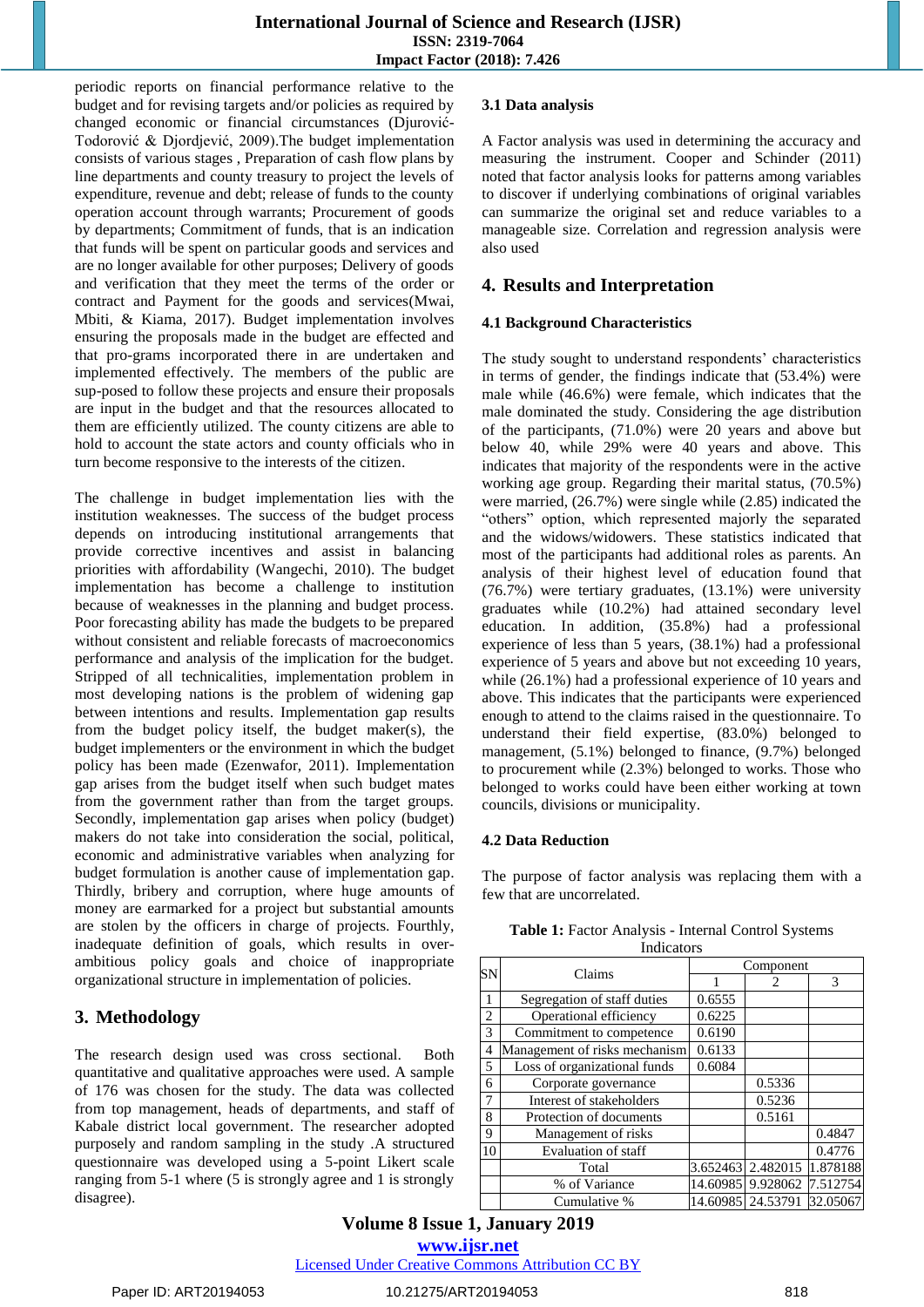From the data reduction above, only 10 variables appeared with highly uncorrelated variables and would be used to explain the amount of variation in the original variables. Specifically, internal control is best explained by segregation of staff duties ( $r = .655$ ), operational efficiency ( $r = .622$ ), management of risks  $(r = .6133)$  and loss of organizational funds  $(r = .608)$ . The second component points to corporate governance  $(r = .533)$ , interest of stakeholders  $(r = .523)$  and protection of documents  $(r = .516)$ . The third component was left out of this analysis since it had correlation values below 0.5. The extracted components indicate a 32.1% representation of the original data values. In other words, these items can explain about 32.1% of the variation in the original items.

|  |  | Table 2: Factor Analysis -Budget Implementation |
|--|--|-------------------------------------------------|
|  |  |                                                 |

| <b>SN</b>      | Claims                     | Component |                            |          |  |
|----------------|----------------------------|-----------|----------------------------|----------|--|
|                |                            | 1         |                            | 3        |  |
| 1              | Adequacy of technology     | 0.6254    |                            |          |  |
|                | Timely passing of          | 0.5978    |                            |          |  |
| 2              | operational budget         |           |                            |          |  |
| 3              | Budget discipline          | 0.5466    |                            |          |  |
| $\overline{4}$ | Coordination of projects   | 0.5392    |                            |          |  |
| 5              | Non-release of funds       | 0.5325    |                            |          |  |
|                | Overseeing activity        | 0.5200    |                            |          |  |
| 6              | implementation             |           |                            |          |  |
|                | Socio community            | 0.5041    |                            |          |  |
| 7              | expenditures               |           |                            |          |  |
| 8              | Surplus operational budget |           | 0.5183                     |          |  |
| 9              | Abandonment of projects    |           |                            | 0.5402   |  |
|                | Independence of budget     |           |                            | 0.5854   |  |
| 10             | execution                  |           |                            |          |  |
|                | <b>Total</b>               | 3.916892  | 3.445508                   | 2.709581 |  |
|                | % of Variance              |           | 13.50653 11.88106          | 9.343381 |  |
|                | Cumulative %               |           | 13.50653 25.38759 34.73097 |          |  |

In view of budget implementation, 10 variable indicators were extracted to explain the amount of variation in the original variables. In particular, adequate technology  $(r =$ .625), followed by timely passing of operational budget ( $r =$ .597), followed by budget discipline  $(r = .546)$  and coordination of projects  $(r = .539)$ . The second extracted component points to surplus operational budget  $(r = .518)$ while the third component points to abandonment of projects  $(r = .540)$ . On the whole, the extracted components explain about 34.7% of the total amount of variable in the original data.

|  |  |  | Table 3: Internal Control Systems |
|--|--|--|-----------------------------------|
|--|--|--|-----------------------------------|

| Claims                         | Disagreement | <b>Not</b>  | Agreement |  |
|--------------------------------|--------------|-------------|-----------|--|
|                                | (% )         | Sure $(\%)$ | (% )      |  |
| 1) Loss of organizational      |              |             |           |  |
| funds                          | 18.8         | 7.4         | 73.9      |  |
| 2) Management of risks         |              |             |           |  |
| mechanism                      | 14.8         | 13.1        | 72.2      |  |
| 3)<br>Corporate governance     | 14.2         | 18.8        | 67.0      |  |
| Interest of stakeholders<br>4) | 15.3         | 19.3        | 65.3      |  |
| Commitment to<br>5)            |              |             |           |  |
| competence                     | 30.7         | 6.3         | 63.1      |  |
| Protection of documents<br>6)  | 21.0         | 20.5        | 58.5      |  |
| Evaluation of staff<br>7)      | 29.0         | 13.1        | 58.0      |  |
| Segregation of staff<br>8)     |              |             |           |  |
| duties                         | 23.3         | 19.9        | 56.8      |  |
| Operational efficiency<br>9)   | 14.2         | 29.0        | 56.8      |  |
| 10) Management of risks        | 34.7         | 13.6        | 51.7      |  |

From the findings, it can observed that the internal control systems in the local governments investigated safeguard organizations against loss of funds by staff(73.9%), have control mechanisms to manage risks (72.2%), demonstrate good corporate governance (67.0%) and managers utilize resources in a way that safeguards the interests of stakeholders (65.3%). The study indicated low levels of agreement regarding the systems' ability to managing risks (51.7%), promote operational efficiency and segregation of duties (56.8%) and periodical evaluation of staff (58.0%).

|  |  | Table 4: Budget Implementation |  |
|--|--|--------------------------------|--|
|  |  |                                |  |

|                                         | Disagreemen | <b>Not</b> | Agreemen |
|-----------------------------------------|-------------|------------|----------|
| Claims                                  |             | Sure       |          |
|                                         | (% )        | (% )       | (% )     |
| Overseeing activity<br>implementation   | 27.3        | 22.2       | 50.6     |
| Adequacy of technology                  | 42.0        | 13.1       | 44.9     |
| Independence of budget<br>execution     | 41.5        | 16.5       | 42.0     |
| Timely passing of operational<br>budget | 27.3        | 31.3       | 41.5     |
| Surplus operational budget              | 40.9        | 18.8       | 40.3     |
| Socio community expenditures            | 33.5        | 27.3       | 39.2     |
| Abandonment of projects                 | 46.0        | 14.8       | 39.2     |
| Abandonment of projects                 | 46.0        | 14.8       | 39.2     |
| Non-release of funds                    | 32.4        | 29.0       | 38.6     |
| Budget discipline                       | 38.1        | 26.7       | 35.2     |
| Coordination of projects                | 47.2        | 18.8       | 34.1     |

The level of agreement indicated by the claims was generally below average. On average, only (50.6%) agreed that the policy makers of the local governments investigated are effective in overseeing the implementation of planned activities. Otherwise the degree of disagreement to the claims raised was indeed significant. For instance, (47.2%) disagreed with the fact local governments properly coordinates the projects proposed in the budget. In addition, (46.0%) disagreed with the fact that local governments never abandon projects till completion. About 40.9% also disagreed with the fact that local governments operate on surplus budgets. A significant percentage (31.3%) could not ascertain whether their local governments'' operational budgets are passed on time.

#### **Regression tests**

Regression tests were run to establish the extent to which internal control influences budget implementations in selected local governments in Western Uganda. Standardized beta coefficients were used instead of the unstandardized beta coefficients to allow uniformity of variables to support comparison and prediction.

| Table 5: Regression Coefficients (a) |
|--------------------------------------|
|--------------------------------------|

| Model                           | <b>Unstandardized Standardized</b><br>Coefficients |               | Coefficients | T     | Sig.          |
|---------------------------------|----------------------------------------------------|---------------|--------------|-------|---------------|
|                                 | в                                                  | Std.<br>Error | Beta         | В     | Std.<br>Error |
| (Constant)                      | 1.592                                              | .194          |              | 8.193 | .000          |
| <b>Internal Control systems</b> | .496                                               | .055          | .568         | 9.093 | .000          |
| R                               | .568(a)                                            |               |              |       |               |
| R Square                        | .322                                               |               |              |       |               |
| <b>Adjusted R Square</b>        | .318                                               |               |              |       |               |
| Std. Error of<br>the Estimate   | .46888                                             |               |              |       |               |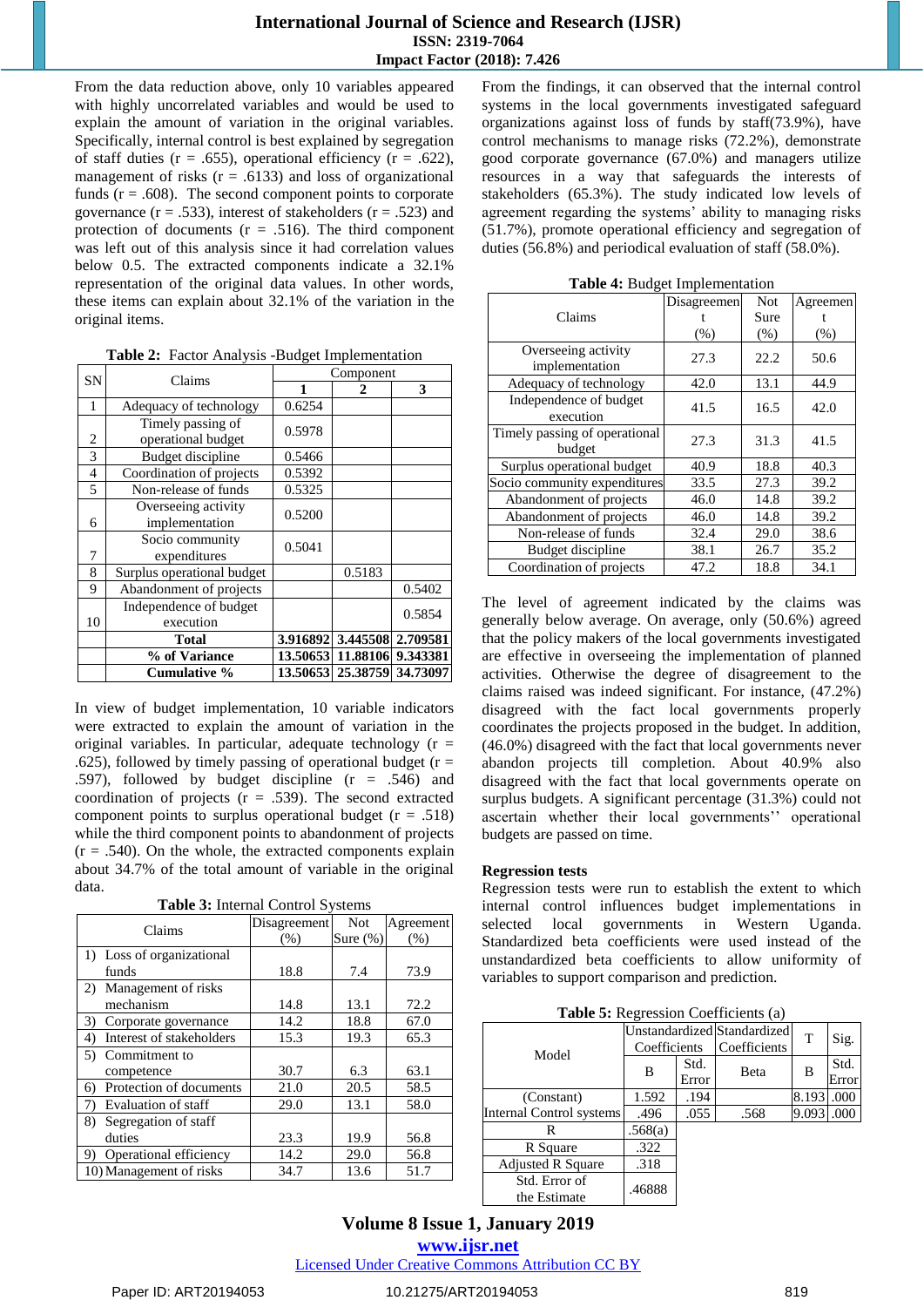a Predictors: (Constant), Internal Control systems a Dependent Variable: Budget Implementation

The study indicates that the correlation between internal control and budget implementation ( $r = .568$ ; sig. < .05) is moderate and significant value less than 0.05 indicates the statistic is significant and the two variables are linearly related. This implies that a variation in internal control systems is associated to a moderate variation in budget implementation in selected local governments in western Uganda. The (Adjusted R Square  $= .318$ ) indicates that internal control can predict about 31.8% of the amount of variation in budget implementation, which implies the existence of other factors beyond the model. Treated in isolation however, and assuming similar units of measuring the two variables, a variation in internal control systems by one unit contributes to 56.8% variation in the level of budget control. The t-statistic is significant implying that the predictions given by the model are better than guessing. The suggested model relating internal control systems and budget implementation is: Budget implementation =  $1.592 +$  $0.568*($  internal control systems) +  $\varepsilon$ , the error estimate in the model.

# **5. Discussion**

The study indicated that internal control systems safeguard local governments against loss of funds by staff since they have control mechanisms to manage such risks. The findings agree with (Ironkwe & Ordu, 2015) who observed that remolding and strengthening the position of staff carrying out their duties efficiently and effectively reduces staff's likelihood of perpetrating fraud and loss of organizational funds by the staff. He observes that effective segregation of duties and ensuring each staff knows his/her duties and therefore reduces interference in terms of funds and assets management and control. The study further revealed that internal control systems in local governments demonstrate good corporate governance. The findings support (Ayse, Yusuf, Selin, Arzu, & Aysel, 2013) who noted that demonstrating good internal controls and good corporate governance approaches my save corporate and economies from major losses. The argument in support of this assertion rests on the fact that current internal controls can provide a reasonable assurance to corporations on discovery of errors and risk prevention. The study revealed that local governments utilize resources in a way that safeguards the interests of stakeholders. The results agree with (Zuraidah, Razana, Jamaliah, & Takiah, 2015)who established that a proper financial control system ensures managers utilize financial resources in a way that safeguards the interests of stakeholders. A proper internal control system provides a platform for country citizens to hold to account the state actors and country officials who in turn become responsive to the interests of the citizens. The study further revealed that the internal control systems in local governments are weak at managing risks, promoting operational efficiency, segregation of staff duties and periodically evaluating staff. The fact that the internal control systems in local governments are weak at evaluating staff periodically disagrees with (Ayse, Yusuf, Selin, Arzu, & Aysel, 2013) who had earlier observed that evaluating staff periodically strengthens the organization to a level of reducing loss of funds by staff. The same study had recommended that segregation of staff duties eliminates the likelihood of perpetration of fraud in the organization. The study found that local governments are on average effective in overseeing the implementation of planned activities. The findings agree with (Ojarikre, 2014) who established that most budgets fail not from lack of technical expertise or design but from lack of commitment to good governance for effective implementation of the budget. He noted that the aspect of control in budget implementation is to ensure that planned activities are carried out on time, economical, efficient and effective in accordance with established procedures. The study noted a moderate relationship between internal control systems and budget implementation. The findings are line with (Olaoye, Oaoye, & Afolabi, 2017) who established that correcting the loopholes impeding budget implementation has a significant capacity to trigger growth of the economy. Edeme & Nkalu (2017) noted that lack of strict observance to budget disciplne by the executive to gude against extra-budgetary spending may suffocate budget implementation. The eminent challange is that desired results on the target beneficiaries may not be actucalized. Nyakarura, Ireri, & Lyria (2016) further observed that problems of budget implementation are associated to institutional contstraints, in particular those that lack departments incharge of oversight and audit function. The study further revealed that internal control systems contribute to a very small percenatge in the level of budget implementation. This agrees with with (Bank of Uganda, 2017) report where the governor noted that the implementation of the budget was affected by lower domestic revenue and slow execution of infrastructural projects. In a related view, Edeme & Nkalu (2017) points out that poor budget implementation is attributable to the inadequacy in the budget implenetation plans, non-release of budgeted funds and lack of budget performance monitoring.

# **6. Conclusion**

Internal control systems in Kabale District local government in Southwestern Uganda had control mechanisms that do not only manage risks but safeguard organizations against loss of funds, particularly by staff. While the internal controls had mechanisms to manage risks, the actual management of risks and fraud was indeed very weak, which may not demonstrate good corporate governance as envisaged in the findings. The fact that segregation of duties and periodical evaluation of staff to ensure accountability were low was evidence to this. The situation worsens when local governments are to remain accountable to the public. The policy makers at these local governments demonstrate oversight to implementation of planned activities just for the sake, otherwise, proposed projects are poorly coordinated and in some cases abandoned before completion. Though there appeared evidence of operating surplus budgets, the time when such budgets are passed remain in obscure to a number of concerned citizens. It can be concluded that significance of internal control systems on budget implementation in Kabale District local governments is indeed small, attributed majorly to management's laxity in enforcing the existing internal controls.